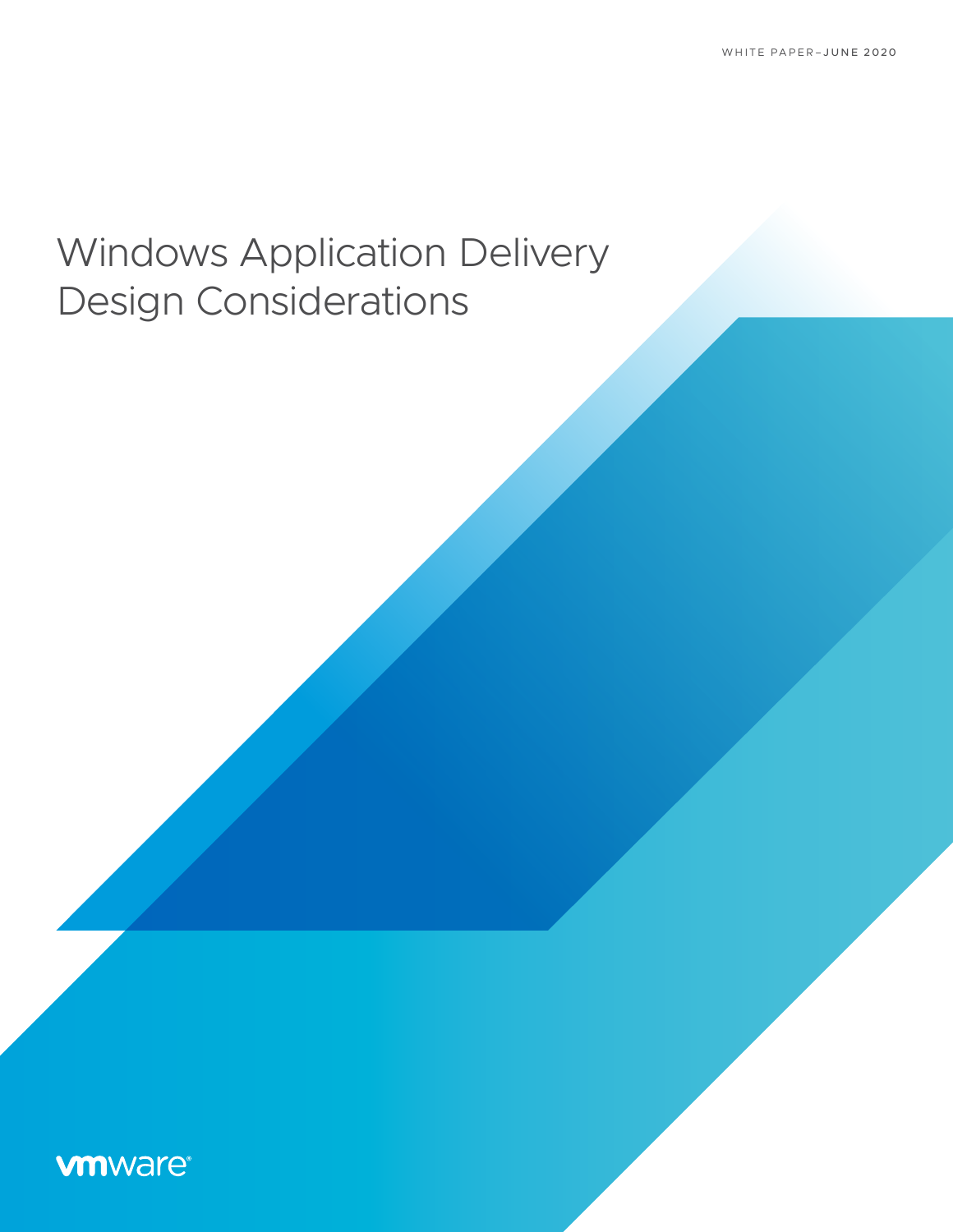### Table of contents

| Introduction                                       | 3  |
|----------------------------------------------------|----|
| Current Windows application platforms              | 3  |
|                                                    |    |
|                                                    |    |
|                                                    |    |
|                                                    |    |
|                                                    |    |
|                                                    |    |
| Application modernization design decisions         | 5  |
|                                                    |    |
|                                                    |    |
|                                                    |    |
|                                                    |    |
|                                                    |    |
|                                                    |    |
|                                                    |    |
|                                                    |    |
| Windows application delivery decision workflow     | 8  |
| Modern Windows application delivery end states     | 9  |
|                                                    |    |
| Strategy 2: Publish as a web-based application  10 |    |
|                                                    |    |
|                                                    |    |
|                                                    |    |
| Summary                                            | 12 |
| <b>Additional resources</b>                        | 12 |
| Authors and contributors                           | 12 |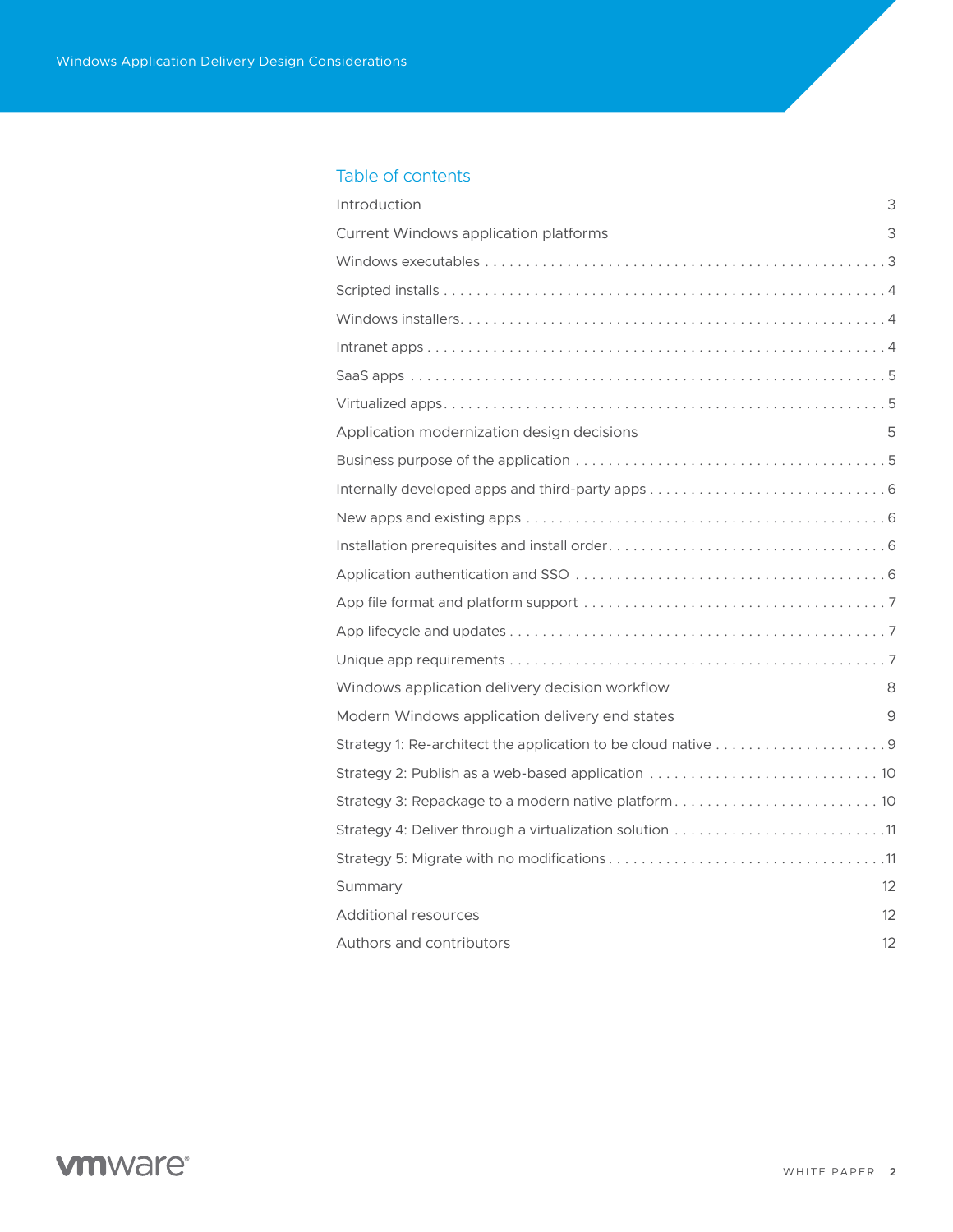#### <span id="page-2-0"></span>Introduction

Windows 10 is a modern, cloud-first mobile operating system. It allows for enterprisegrade configurations, policies and applications to be deployed to Windows 10 devices on any network. IT can have full visibility into the device's health status and mandate a minimum-security requirement to enable access to line-of-business (LOB) applications.

VMware Workspace  $ONE<sup>®</sup>$  is a unified endpoint management solution that allows organizations to fully realize the benefits of the modern Windows 10 operating system. Workspace ONE allows IT professionals to create policies for their Windows fleet, provide end users with access to their applications, and maintain a secure operating environment by integrating into Windows patching and third-party security solutions.

Application delivery to the Windows device fleet is the most important factor to maximize end-user satisfaction. The inability for an end user to access the apps they need for their duties becomes a cause for frustration and friction with IT teams. There are many different types of apps and delivery models, meaning it is imperative that IT professionals choose the correct delivery model to optimize the user experience and future-proof their Workspace ONE deployment.

The purpose of this white paper is to provide IT professionals with a prescriptive guide for delivering applications to their Windows 10 fleet using the Workspace ONE platform. It details the challenges in current application frameworks and guides an IT professional to the recommended design approach to ensure their apps are best equipped to benefit from Workspace ONE delivery.

#### Current Windows application platforms

Windows applications are the backbone of all core processes for many organizations. They are required for most process-oriented tasks, and help organizations complete their business-to-business (B2B) and business-to-consumer (B2C) functions.

Moving to a modern platform such as Workspace ONE presents some significant changes to the current Windows application landscape. Many principles used in the past to develop and deploy Windows apps no longer apply. This is due to factors such as a re-architected operating system, the advancements in web and software-as-a-service (SaaS) technologies, and the modern cloud-based delivery methods of Workspace ONE.

The following are the six most common formats currently used for Windows applications. The purpose is to illustrate the advantages of these platforms and challenges when delivering these formats through a modern platform such as Workspace ONE.

#### Windows executables

Executables (EXEs) are a Windows installation file format and the most used platform for Windows programs. EXE-based apps are overwhelmingly used for internally developed and third-party-developed Windows apps.

#### Platform benefits

EXEs are very easy to develop and distribute, and can be installed using standard command line switches.

#### Considerations for Workspace ONE delivery

Installation command and success criteria are not defined in the install program, which requires the admin to determine and configure in the console. It also requires the admin to determine and specify the method to uninstall the application from an end user's machine.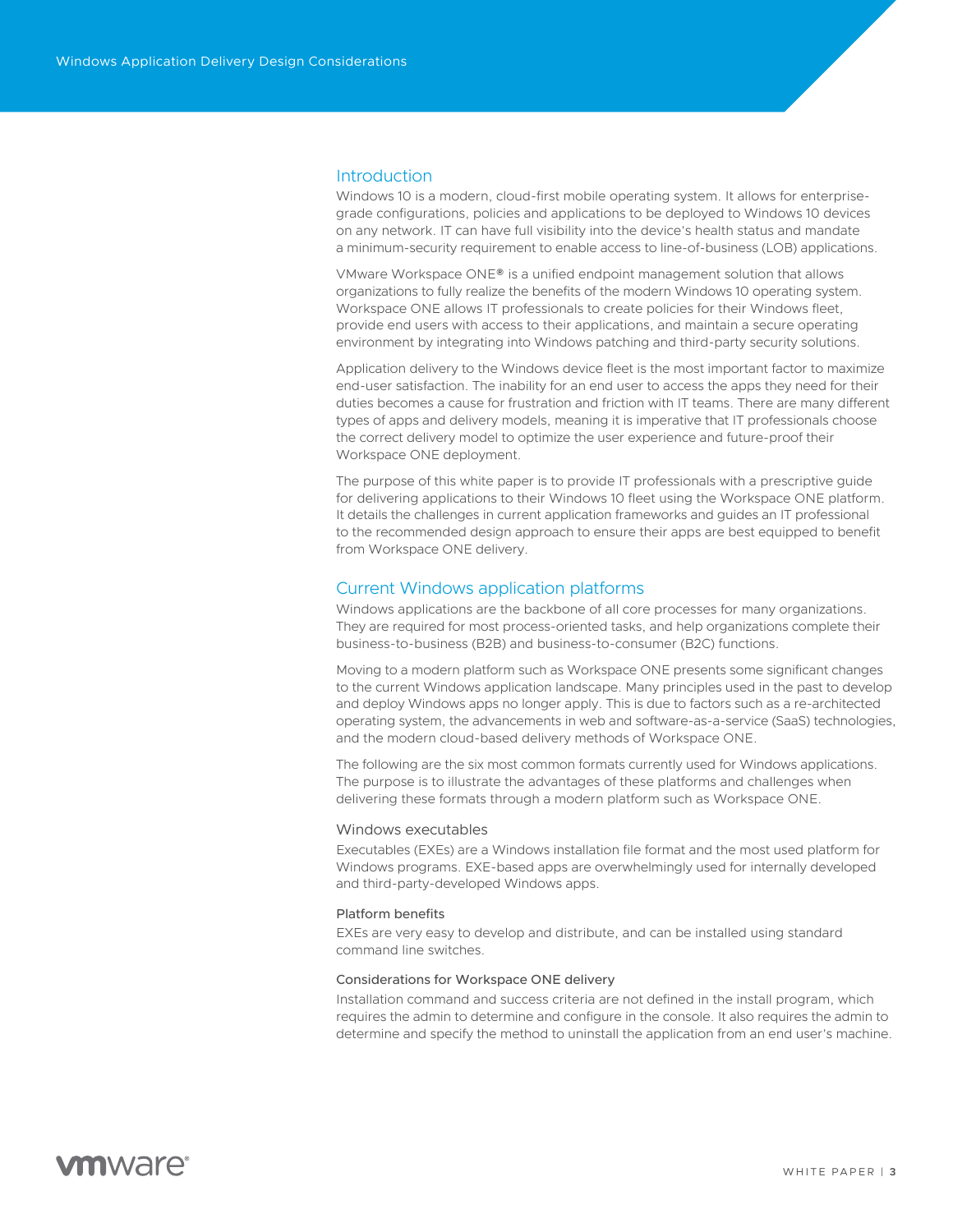#### <span id="page-3-0"></span>Scripted installs

Windows executables are augmented by organizations to fit their appropriate needs, typically through a scripted installation or wrapper script. In most cases, the application's installation EXE is called by an associated script file that includes the installation parameters, the pre-installation checklists, installation success criteria and app-specific settings. Most organizations deliver EXE-based apps through a wrapper script because the current delivery mechanism does not provide these capabilities.

#### Platform benefits

Scripted installs are incredibly flexible, as an organization can augment an application to fit their specific needs. IT professionals can use standard PowerShell scripting or equivalent skills to generate scripted install packages.

#### Considerations for Workspace ONE delivery

Installation command and install success criteria are not defined in the configuration settings in Workspace ONE Unified Endpoint Management (UEM) in the program. Configuration settings are done within the wrapper that encapsulates the app, so there is limited visibility into the delivery of the application or individual components within the wrapper. There is also no change logging or auditing, and it usually requires uninstalling the entire package to deploy a new version of the app.

#### Windows installers

Windows installers (MSIs) include the installation information configuration, application files and dependency checking/initiation packaged into an installation package. MSIs allow for IT to centralize the components associated to a file install into a single entity, making it easy for repackaging when any changes are needed. MSIs also natively leverage configuration files (MSTs) to allow for separation of configuration and installer logic, enabling rapid application installation configuration without editing the installer itself.

#### Platform benefits

There is only a single package for installing an app. The uninstall command is standardized, and the install parameters are defined in the package.

#### Considerations for Workspace ONE delivery

There are minimal drawbacks. This is a preferred method for Workspace ONE because install commands, app configuration parameters, installation success criteria and uninstall commands are encapsulated in the MSI/MST, and are captured by Workspace ONE UEM.

#### Intranet apps

This is the most common type of web-based app used by organizations. Intranet apps provide an interface for end users to access organization-specific data and complete daily duties. These can be homegrown web apps or third-party software installed within an organization's network.

#### Platform benefits

Abstraction of the application from the native operating system enables delivery to all mobile operating system platforms and centralizes the lifecycle of the application.

#### Considerations for Workspace ONE delivery

Single sign-on (SSO) needs to be analyzed before delivering through Workspace ONE. Some intranet apps have browser dependencies that may dictate the Workspace ONE delivery method.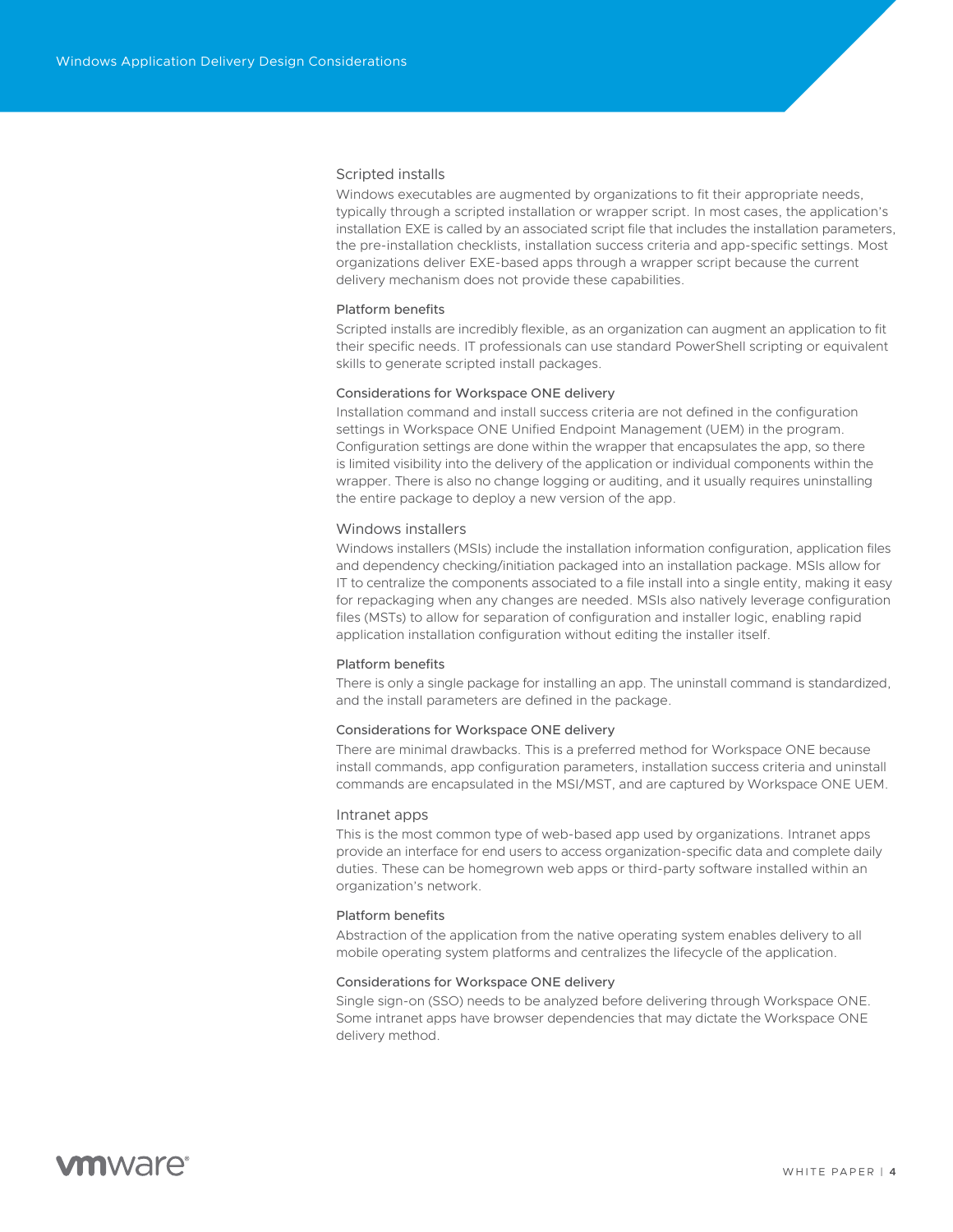#### <span id="page-4-0"></span>SaaS apps

SaaS apps are the fastest growing app platform, as organizations look to standardize on public tools to complete functions and move from an in-house development to a service consumption model. Core apps used across all organizations—such as productivity tools, payroll, HR and IT service desk—are rapidly being consumed on SaaS-based platforms.

#### Platform benefits

SaaS apps are built for cloud scalability and high availability, as well as for the latest web technologies. They are independent of the device operating system platform.

#### Considerations for Workspace ONE delivery

There are minimal drawbacks. SaaS apps are readily supported in the Workspace ONE platform and can be delivered through many different methods.

#### Virtualized apps

For the continued use of legacy Windows apps necessary for an organization's operations, virtualization through VMware Horizon® and Citrix Virtual Apps and Desktops can help provide access to these resources. Users can access a server-hosted instance as a Remote Desktop Services Hosted (RDSH) app, a full desktop instance (virtual desktop infrastructure [VDI]), or as a streamed application through platforms such as VMware ThinApp®.

#### Platform benefits

Allow Windows apps to be accessed with session-level security. Allow apps that have legacy server/browser requirements to still be available on Windows 10.

#### Considerations for Workspace ONE delivery

There are minimal drawbacks. Virtualized apps from Horizon, ThinApp, or Citrix Virtual Apps and Desktops can be delivered through the Workspace ONE platform. This method provides access to the app in its current form but does not address the challenges around modernizing the application for future use.

### Application modernization design decisions

Workspace ONE provides an opportunity to rationalize and re-architect applications to gain the efficiencies of cloud deployment. There are eight important factors for IT professionals to consider when deciding the correct Workspace ONE delivery model to use. These are important design considerations to ensure the application lifecycle can be operationalized through the Workspace ONE platform.

#### Business purpose of the application

Most Windows applications used in an organization fit into two categories: apps required for user productivity, or apps that enhance the security posture of the device. The primary business purpose of apps for user productivity are to complete a business function. For these apps, it is important to analyze the user population to determine whether they should be automatically available to a user or are better delivered through a selfservice mechanism.

Organizations may look to consolidate applications that provide the same business function. Commonly, consolidating security tools and functionality, reducing products/ vendors, or using a function built into the operating system (e.g., migrate encryption tools from a third-party tool to the native Windows 10 BitLocker functionality) are key outcomes to many organizations.

Analyzing the role of the app and the user segments the app is deployed to are imperative to determining the correct delivery model in Workspace ONE.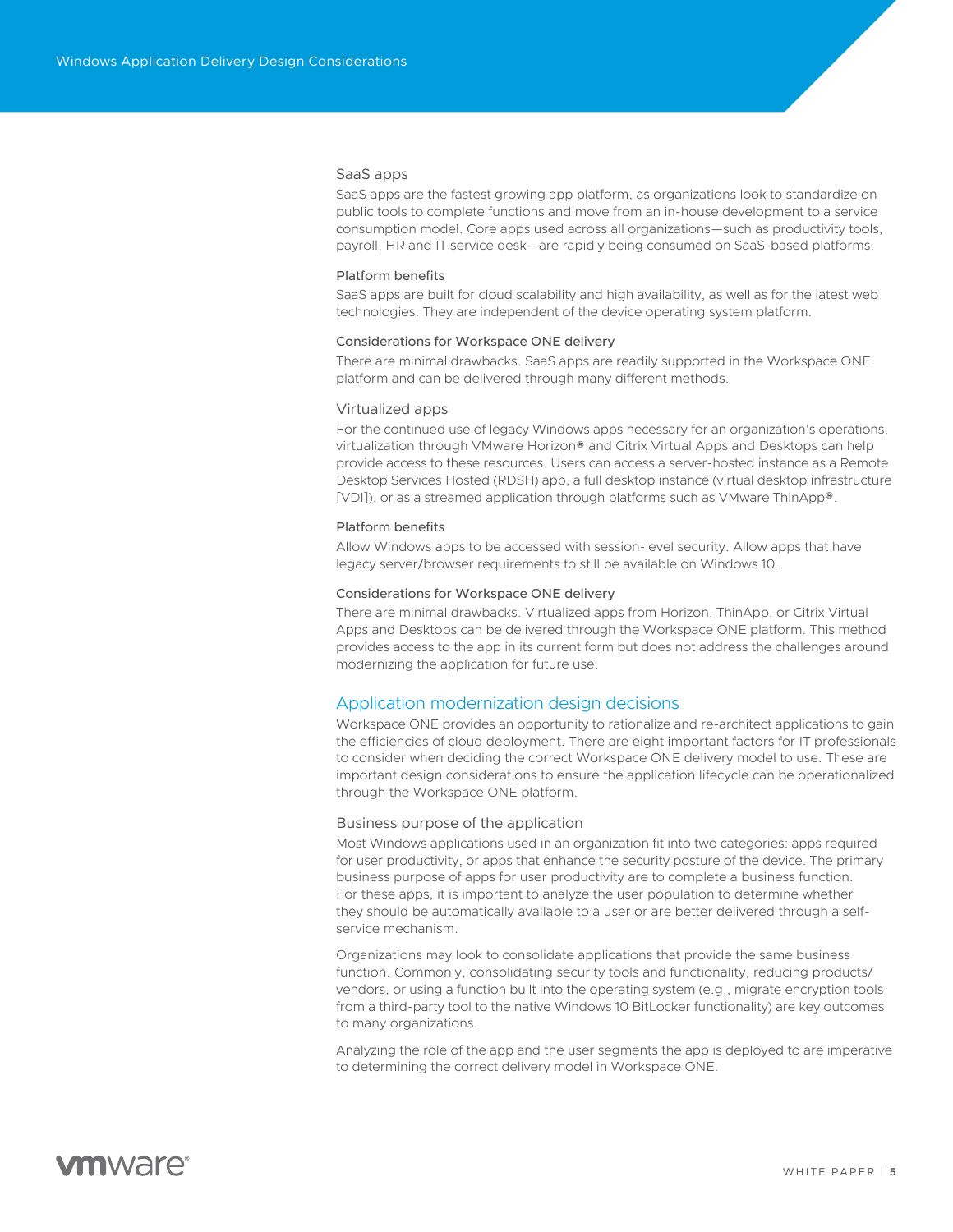#### <span id="page-5-0"></span>Internally developed apps and third-party apps

Organizations use a mixture of homegrown-developed and public third-party applications to conduct their business operations. Third-party apps come from independent software vendors (ISVs), and are often packaged or augmented to fit the configuration requirements of the organization.

Homegrown apps are often written for a specific LOB purpose. Many of them are incredibly important to running critical systems in an organization. Unfortunately, many of these applications have limited documentation and are not architected for ever-changing operating systems and security updates.

Understanding how third-party apps are packaged and learning the architecture of homegrown apps can help with determining which is the correct delivery model in Workspace ONE.

#### New apps and existing apps

Organizations are often faced with the challenges of moving existing Windows apps from their current delivery model to Workspace ONE. The expectations are often set so that the same application fleet in the old system should also be accessible in the new system.

An analysis of existing applications to determine their usage and role in the organization is a key step in the movement to modern app delivery through Workspace ONE. Many existing apps may have been deployed but not actively used or not decommissioned correctly after their usage period. This is a great opportunity for IT to consolidate the app fleet and move only those necessary to the organization to Workspace ONE.

When new apps are onboarded into the organization, IT has the luxury of architecting the app to best fit the modern Workspace ONE platform. IT can define the optimal delivery model for the app based on the users, access scenarios and associated app data.

#### Installation prerequisites and install order

Windows LOB apps may have dependencies or prerequisite applications that typically require app components to be installed in the correct sequence, with dependencies and reboots being honored to guarantee success. This knowledge may be owned by a dedicated team within IT whose function is to package applications. This knowledge of the application installation and configuration logic is required for future deployment of the app.

Apps with complexities that make full lifecycle management difficult or rely on internal-only applications and services may be better suited to a remote application delivery model.

#### Application authentication and SSO

Authentication and SSO are some of the most important factors for application access. Because modern LOB apps come from a variety of sources (SaaS, public cloud, private cloud), authentication to these apps can occur through many different techniques.

The friction associated with multiple password prompts or discrete system-based passwords is a source of frustration for end users. It should be a core objective of IT to ensure that end users can access LOB apps with SSO. Apps onboarded into Workspace ONE need to be examined to best understand their authentication methods and assessed to ensure SSO in the modern Workspace ONE platform.

SSO methods—such as Security Assertion Markup Language (SAML), Open Authorization (OAuth) and certificates—are most preferred, but Integrated Windows Authentication (IWA) and Kerberos-based authentication can also be supported through the Workspace ONE platform.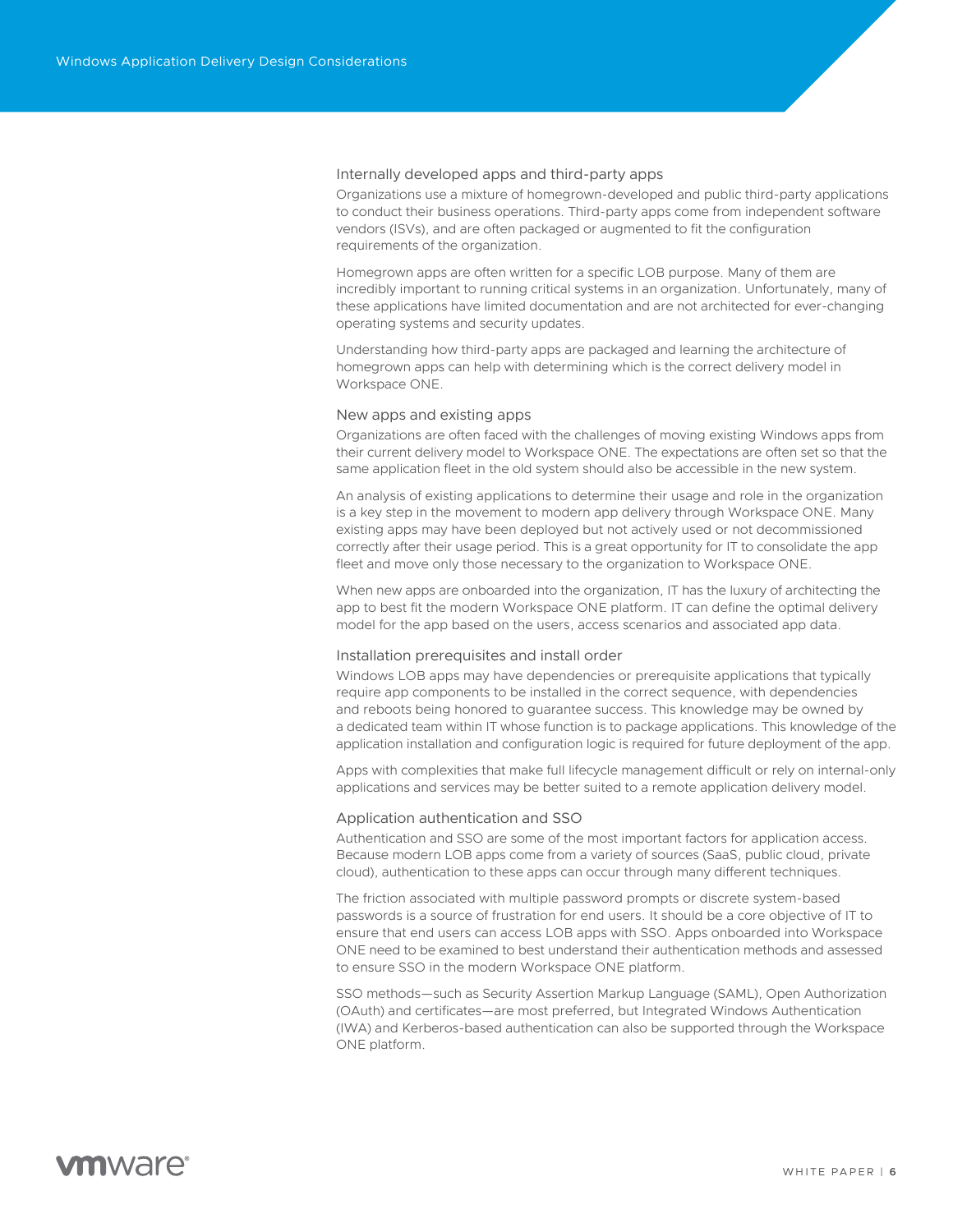#### <span id="page-6-0"></span>App file format and platform support

For existing apps, it is important for IT to know whether the app is already in a modern format or if it may need development work to modernize it. Native Windows apps in the MSI format can be easily migrated into Workspace ONE. Design decisions need be made about native Windows apps that are not MSIs and the best way to deliver them through the modern app delivery framework.

It is also imperative to understand whether the app is only for Windows or whether there is an equivalent app for other mobile operating system platforms, such as iOS and Android. In most cases, third-party apps available across multiple platforms are updated regularly to ensure easy delivery for organizations across their employees. For example, some apps, such as the Microsoft Office suite and Adobe Reader, have well-documented enterprise delivery models that can be followed when delivering in Workspace ONE.

#### App lifecycle and updates

Because the Windows operating system changes frequently with feature and quality updates, Windows apps consistently need to be tested and updated accordingly, so there is no loss of functionality. In addition, new features are built into updated versions of apps, and these need to be deployed to end users in a timely manner.

The lifecycle of an app is a key consideration when determining the correct Workspace ONE delivery model. Some frequently updated apps may be better suited for a centralized app packaging and automated distribution approach, such as Flexera AdminStudio integration with Workspace ONE to distribute MSIs. In some cases, delivery of these apps can be achieved through a virtualization solution and made available to the end user through Workspace ONE Intelligent Hub.

#### Unique app requirements

While a smaller use case, some apps may have highly sensitive data that can only be accessed by the end user when connected to the company network. In such cases, a virtualization solution can help with delivering that app to a user on a Windows 10 device.

Virtualization solutions, such as remote desktops or app streaming, can help deliver those niche applications with unique requirements to users. However, it should not be the primary delivery method for Windows apps. Native app delivery is the recommended approach as it will ensure the best end-user experience.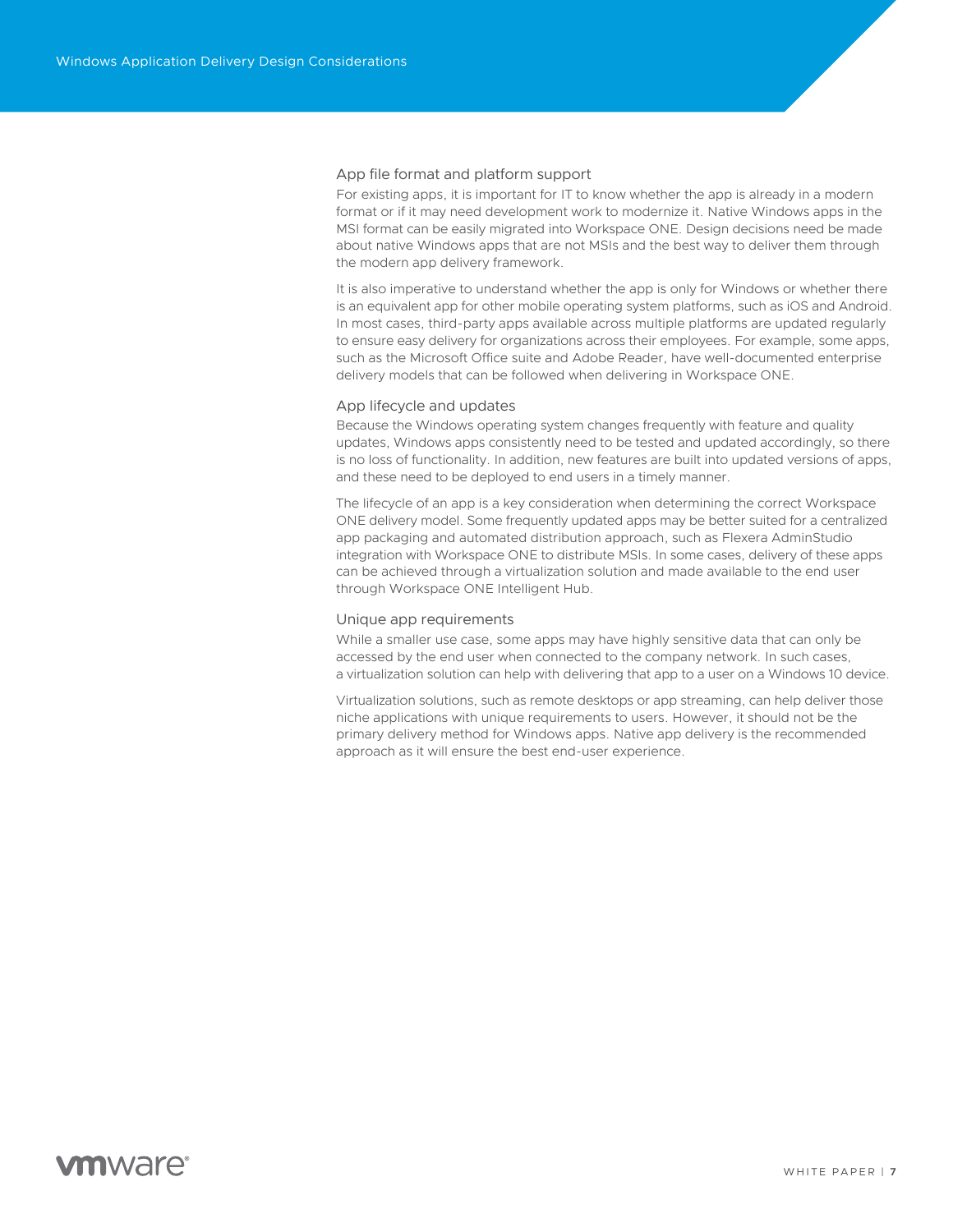### Windows application delivery decision workflow

Figure 1 is a decision tree intended to help an organization select the appropriate delivery mechanism for an application through Workspace ONE for access on a Windows 10 device.

<span id="page-7-0"></span>

FIGURE 1: Windows application delivery decision tree.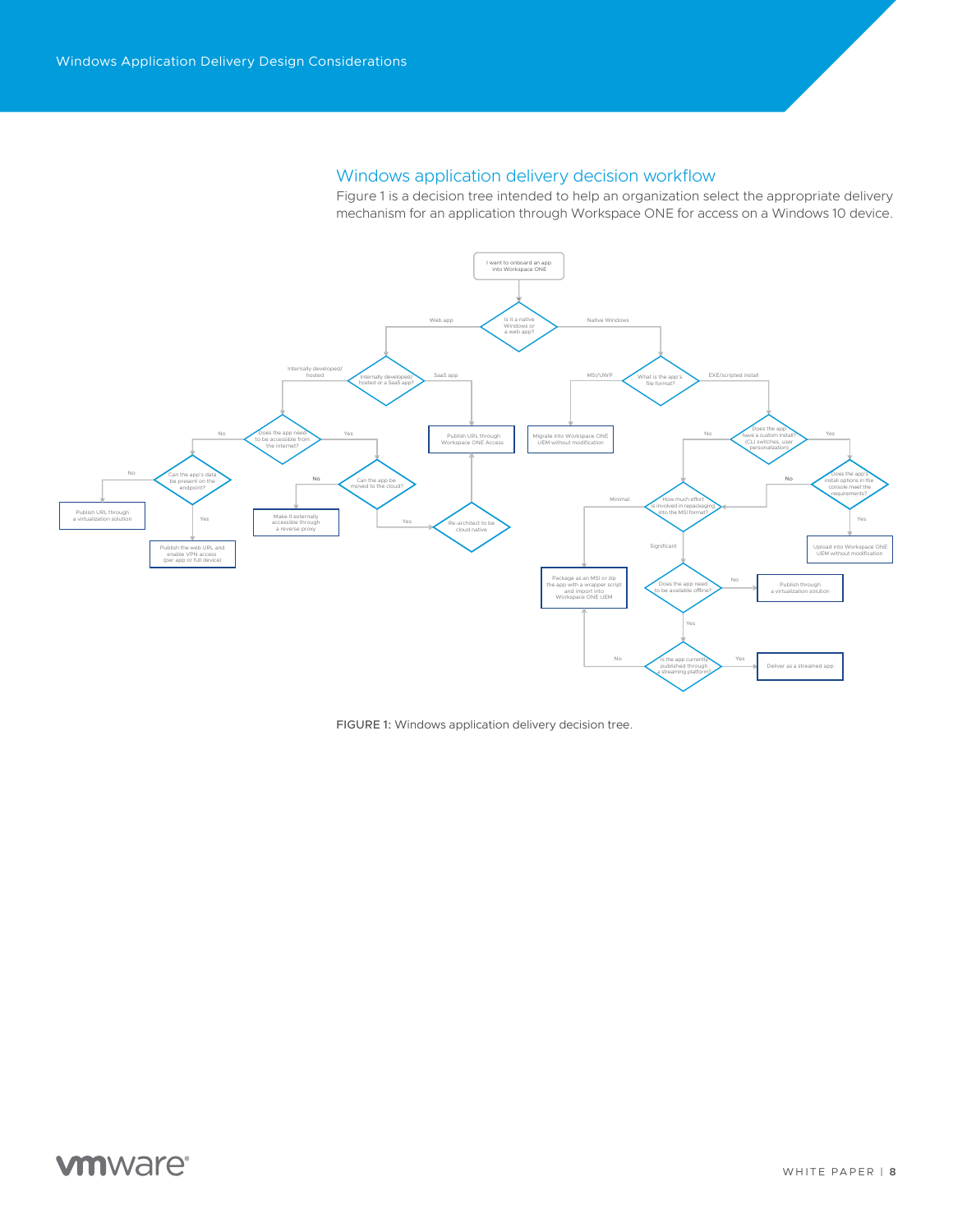#### <span id="page-8-0"></span>Modern Windows application delivery end states

The following app delivery methods ensure streamlined delivery through the Workspace ONE platform:

- MSI
- Universal Windows Platform (UWP)
- Web hosted, either internally or in the public cloud
- Virtualized through Horizon or Citrix Virtual Apps and Desktops

While there will always be exceptions, standardizing the application fleet to these methods will future-proof an organization's Workspace ONE deployment for their Windows 10 devices.

To achieve this standardization, there are five strategies for an organization's apps that can be followed:

- 1. Re-architect the application to be cloud native
- 2. Publish as a web-based application
- 3.Repackage the app to a modern native platform
- 4. Deliver the app through a virtualization solution
- 5. Migrate as it stands, with no modifications

These strategies guide the augmentation required to enable effective delivery in the Workspace ONE platform. Many applications in an organization's environment may already be at these end states, while others may need to go through significant development/ packaging work in preparation to onboard into Workspace ONE.

The aim of these strategies is to use Workspace ONE to successfully import, patch, update and deliver apps to managed Windows 10 devices. IT organizations will be able to follow a defined change management process to modify the app in Workspace ONE.

#### Strategy 1: Re-architect the application to be cloud native

This strategy recommends that an organization transform their internal web-based applications to follow the principles of cloud application design.

Cloud-first, SaaS-based solutions—such as Office 365, Salesforce and Workday—have forced organizations to rethink the way they build their internal web applications and host them in cloud-scalable platforms. As cloud-based technologies continue to grow and become pivotal to operating an organization, IT organizations will continue to heavily invest in a multi-cloud strategy, and that should extend to internal web-based applications.

While this re-architecture will usually initiate an internal project to complete this work, an organization can reap the benefits of cloud scale, resiliency and improved user experience with an initial step of moving traditional business application workloads from internal servers to cloud native platforms. VMware is in a unique position to assist organizations with the initial step to hybrid cloud, and the ultimate goal of cloud native, through the VMware Tanzu™ portfolio.

Once moved into a cloud-scale platform, an IT administrator can publish the URL through Workspace ONE Access™ to the end user and enable SSO through authentication methods, such as SAML. The user can launch the URL using a native browser by clicking on the app icon in Workspace ONE Intelligent Hub.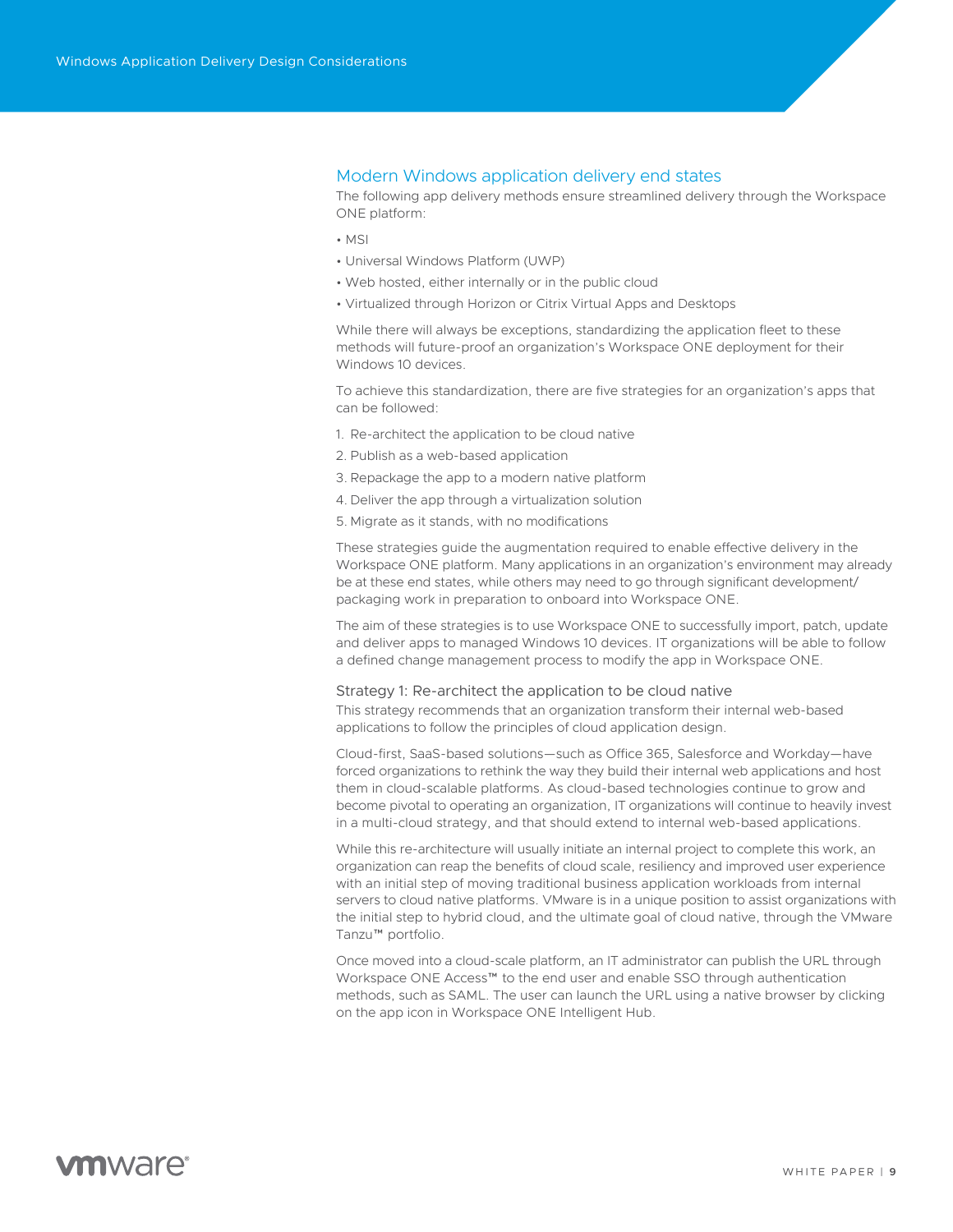#### <span id="page-9-0"></span>Strategy 2: Publish as a web-based application

Web-based applications have been a long-standing method for delivering LOB apps to end users. Web apps generally fall into two broad categories:

- Intranet apps This includes both internally developed websites and third-party products hosted on an intranet web server.
- SaaS apps Cloud native applications developed by third parties and often consumed by organizations through a subscription.

Intranet applications have many factors that determine the correct delivery model. A design decision should be made on whether the application needs to be accessible from the internet or not. It is the responsibility of IT and Information Security to assess the relevant risk profile of the application data to determine whether VDI or native application access is the most appropriate.

If possible, modernizing web applications should also include a seamless authentication framework for SSO. Enabling web-based applications to support SSO can be achieved by introducing a password and access management (PAM) provider into the application web server. Some web-based applications support this capability natively, while others require an authentication plug-in, such as a SAML PAM plug-in for Apache Web Server.

Apps defined as internal only can be made available in Workspace ONE Intelligent Hub through an RDSH app workload in Horizon, or published natively on Windows 10 using per-app or a full-device virtual private network (VPN). A VPN solution allows for the webbased intranet app to be accessible on a device on any network. The web URL for the resource can be published through Workspace ONE Access, and it is also suggested that the Workspace ONE UEM admin include the URL to the allowlist in the VPN profile.

Intranet apps deemed internet accessible can be delivered using the reverse proxy function of VMware Unified Access Gateway™. Unified Access Gateway can be enabled to load balance requests to the internal website and facilitate credential translation for SSO into the web app. Apps front-ended by Unified Access Gateway can be published as a web URL through Workspace ONE Access, and configured for SAML-based authentication and conditional access.

In some cases, browser-based applications have browser version/type dependencies (e.g., must use Internet Explorer 11), and that requirement may be best suited to app delivery through a virtualization solution such as Horizon or Citrix Virtual Apps and Desktops.

In the case of an existing SaaS application, publishing them through Workspace ONE Access allows the administrator to define assignments and conditional access rules based on identity, access medium (device) and network location.

#### Strategy 3: Repackage to a modern native platform

Applications natively installed on Windows desktop clients are the primary way end users interact with business systems. Many organizations invest in internal development teams responsible for creating specific LOB Windows applications or augmenting third-party app software to fit their business needs.

Most native Windows 10 apps exist as EXEs, MSIs or scripted installations. All of these app formats can be migrated to Workspace ONE. However, formats such as MSI and UWP are preferred for modern Windows app delivery. The major benefits are that MSI and UWP apps include:

- The install and uninstall commands for the app
- The application bundle ID or a developer code, which can be used as part of the installation detection criteria and application inventory management
- A simple and modular approach to application configuration
- Standardized reboot and success exit codes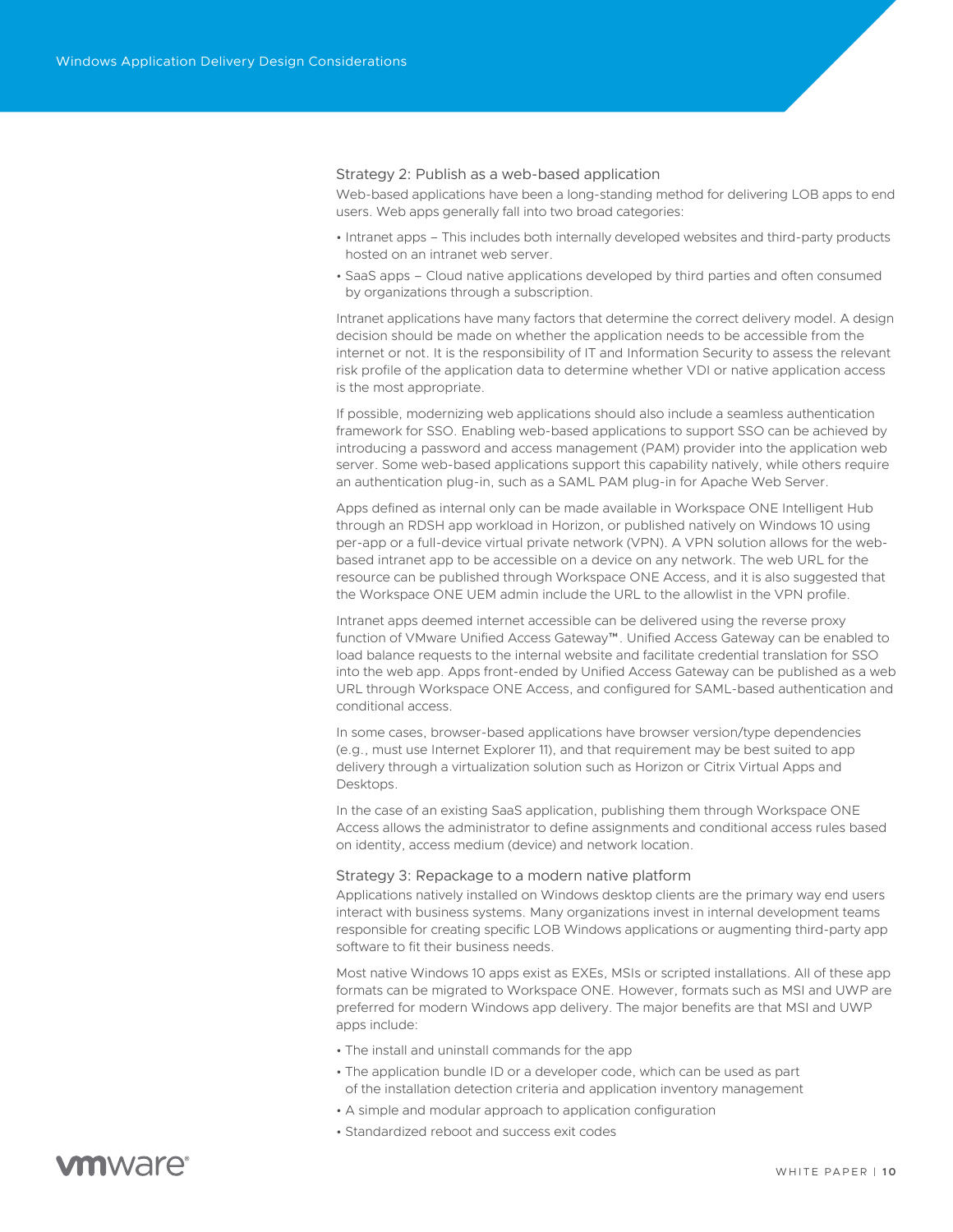<span id="page-10-0"></span>Where possible, move Windows apps to the MSI and UWP formats for delivery through Workspace ONE. Moving the app to an MSI allows organizations to take advantage of MSI transform configuration files and command line parameters. Transform files help modularize the application components, and allow IT to build a lifecycle management process for the app.

There are many public tools available to help repackage EXEs into the MSI and UWP formats. Tools such as *[Flexera InstallShield](https://www.flexerasoftware.com/install/products/installshield.html)* and *[WiX](https://wixtoolset.org/)* allow for the capture of the app installation components (such as file, folder and registry key creation), which is used in the creation of the MSI installation package.

MSI and UWP applications can be delivered to Windows 10 devices managed by Workspace ONE by using the software distribution platform in Workspace ONE UEM. An IT admin can upload the MSI or UWP app into the console, and Workspace ONE UEM will extract the application file and associated installation parameters. The admin can assign the uploaded app to a group of users, and then specify for the app to be installed automatically or make it available through Workspace ONE Intelligent Hub.

In addition, some third-party apps are packaged in the UWP format and delivered through the Microsoft Store for Business. An admin can integrate Workspace ONE UEM into this platform to deliver LOB apps through the Microsoft Store. For those apps not released through the Microsoft Store, an admin can upload those UWP apps through the Workspace ONE UEM console.

#### Strategy 4: Deliver through a virtualization solution

Another popular solution for delivering Windows applications is through a virtualization or streaming solution. Technologies such as Horizon and Citrix Virtual Apps and Desktops provide remote app access through a remoting client running on the Windows 10 device.

Virtualizing apps is primarily used for native Windows apps and web applications that should only be accessible internally to the organization, or have browser dependencies that are difficult to maintain or satisfy, such as a specific browser and plug-in version combination. Virtualizing apps is also especially useful for apps and web URLs that have high-risk data or information that should not leave the organization's data center.

Another use case for this technology is if apps have dependencies that aren't supported on Windows 10 (e.g., an older version of the .NET Framework, Java, etc.). An end user can access the app from a virtualized instance of a supporting operating system remotely delivered from Horizon or Citrix Virtual Apps and Desktops through Workspace ONE Intelligent Hub, and can be integrated with their SSO solution for seamless access.

The output of an app rationalization exercise may lead organizations to move some of their native Windows apps into a virtualization solution. This will reduce some of the complexity around app delivery and updating, as this will be done in the central source in the virtualization platform.

Streaming technologies such as ThinApp are another option to make the app available in Workspace ONE. A ThinApp resource can be advertised to the end user through Workspace ONE Intelligent Hub and streamed to the endpoint device once they select the app in the catalog. Applications that already reside in the ThinApp platform can continue to be leveraged when moving to modern Windows application delivery.

#### Strategy 5: Migrate with no modifications

In some cases, there is a huge amount of work effort involved in re-architecting, repackaging or moving the app from its current platform to one of the four end states previously mentioned. For legacy Windows applications, this generally applies to complicated scripted installations or EXEs in the organization's environment.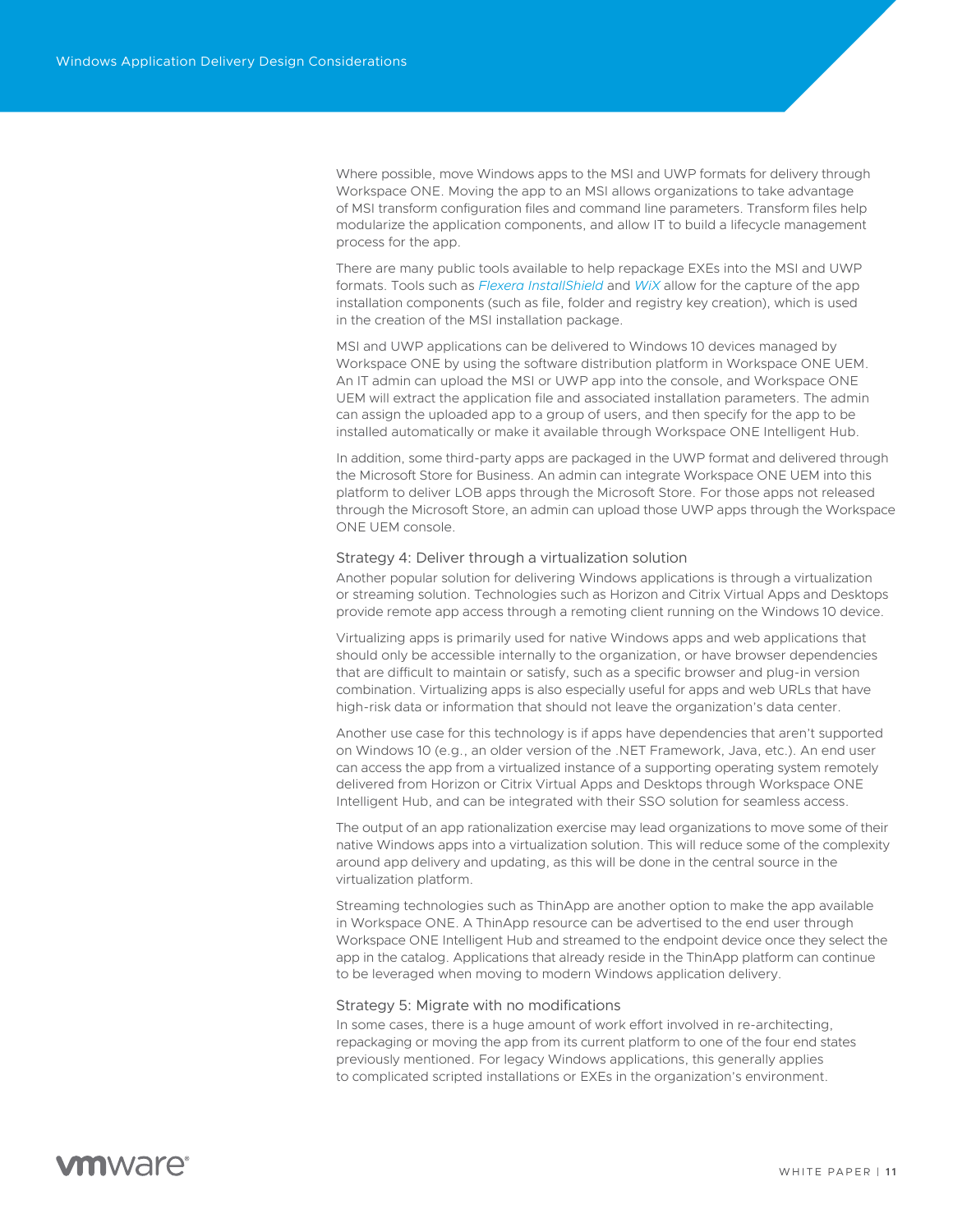<span id="page-11-0"></span>For apps that exist in the Microsoft Endpoint Configuration Manager platform (formerly known as Microsoft System Center Configuration Manager [ConfigMgr]), Workspace ONE AirLift can assist with this migration process. Workspace ONE AirLift connects to ConfigMgr and an admin can review the apps, determine the validity of the apps to migrate, select the appropriate applications that need to be migrated to Workspace ONE UEM, and migrate those apps with the push of a button.

The software distribution platform in Workspace ONE UEM provides an admin with some flexibility to upload and configure LOB applications. These include defining the application version, the installation commands, how to call the installation complete, and the exit codes for reboot and successful execution. App ordering can be used to define the sequence in which applications are installed in the platform, and which dependency apps are present/ installed before the LOB app install is initiated.

An admin can assign the uploaded app to a group of users and then specify if the app is automatically installed or made available for self-service through Workspace ONE Intelligent Hub.

### **Summary**

Moving to Workspace ONE presents an organization with many benefits, such as cloud application delivery, cloud scalability and insights to the device across any network. When moving or onboarding new apps into the Workspace ONE platform, many factors determine the optimal delivery model to provide end users with the best experience.

The design decision tree enables IT professionals to determine which delivery method is recommended for their application. There are five strategies to ensure an organization can deliver apps to their Windows 10 fleet successfully. This will allow end users to perform their duties, and provide IT with the tools to maintain the app through its lifecycle in the organization.

### Additional resources

For more information, please see the following resources:

- *[Understanding Windows 10 management learning path](https://techzone.vmware.com/understand-windows-10-management)*
- *[Modernizing Windows 10 Management: VMware Workspace ONE Operational Tutorial](https://techzone.vmware.com/operational-tutorial-vmware-workspace-one-moving-windows-10-modern-management)*
- *[Hands-on Lab: Desktop Management with Workspace ONE UEM](https://labs.hol.vmware.com/hol/catalogs/lab/6020)*
- *[Deploying Win32 Applications tutorial](https://techzone.vmware.com/deploying-win32-applications-vmware-workspace-one-operational-tutorial)*
- *[Workspace ONE UEM integration with Flexera AdminStudio](https://techzone.vmware.com/blog/no-need-repackaging-distribute-apps-workspace-one-uem-using-flexera-adminstudio)*
- *[Integrating Microsoft Store for Business tutorial](https://techzone.vmware.com/integrating-microsoft-store-business-vmware-workspace-one-operational-tutorial)*

### Authors and contributors

Adarsh Kesari, staff solutions architect in VMware End-User Computing (EUC), authored this white paper. Adarsh's primary function is to provide transformational guidance to help organizations adopt Windows 10 modern management using VMware Workspace ONE.

Contributors to this document include:

- Mike Nelson, senior solutions architect, Windows Product Engineering, VMware
- Josue Negron, EUC staff architect, End-User Computing Technical Marketing, VMware
- Phil Helmling, APJ staff solutions architect EUC, EUC Office of the CTO, VMware
- Pim van de Vis, senior solutions architect, Windows Product Engineering, VMware
- Brooks Peppin, senior solutions architect, Windows Product Engineering, VMware
- James Murray, senior staff solutions engineer, End-User Computing Systems Engineering, VMware
- Bryan Garmon, senior solutions engineer, AMER End-User Computing Systems Engineering, VMware